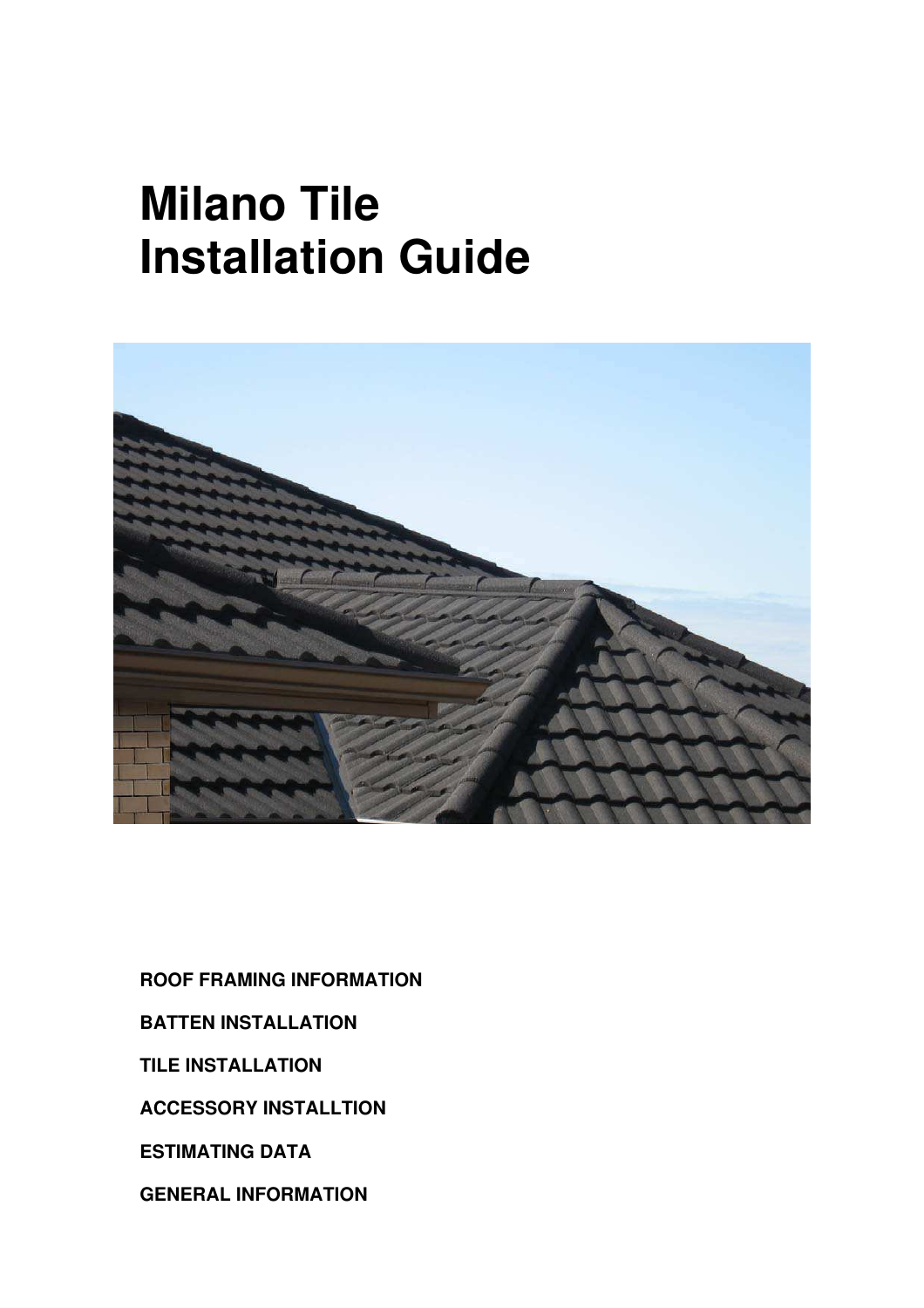## **ROOF FRAMING INFORMATION**

It is the responsibility of roofers, building contractors and architects to ensure that local standards, by-laws and regulations are satisfied. It is essential that all installation is carried out in the manner prescribed in this Milano Tile Installation Guide.

Milano Tile Roofing with a suitable underlay, can be installed on any pitch from 12 degrees to vertical mansards. Cost savings may be obtained if rafter lengths are designed to accommodate an exact number of tile courses. Where this is not possible, cutting of the top tile course will be necessary. Rafters or roof trusses can be set at various centres depending on the type of construction and local regulations. In most situations the following batten sizes are recommended.

| <b>Recommended Rafter or Truss</b><br>Centres | <b>Batten Size</b>        |
|-----------------------------------------------|---------------------------|
| Up to 900 mm                                  | $50 \times 40$ mm         |
| 1200 mm                                       | 50 x 50 mm                |
| 1500 mm                                       | $50 \times 65$ mm on edge |
| 1800 mm                                       | $50 \times 75$ mm on edge |

### **1.1 Ridge**

Rafters or trusses should be lined up before the roofer starts work (this is the builder's responsibility). Fig 1.1.1 shows a truss with battens installed on a truss frame with the batten edges set at 150 mm apart. This setup dimension must be accurate as a profiled "Milano Ridge Flashing" will be installed against the edge of the top batten, which will have a Barrel 150 installed over the pair of flashing.



Fig 1.1.1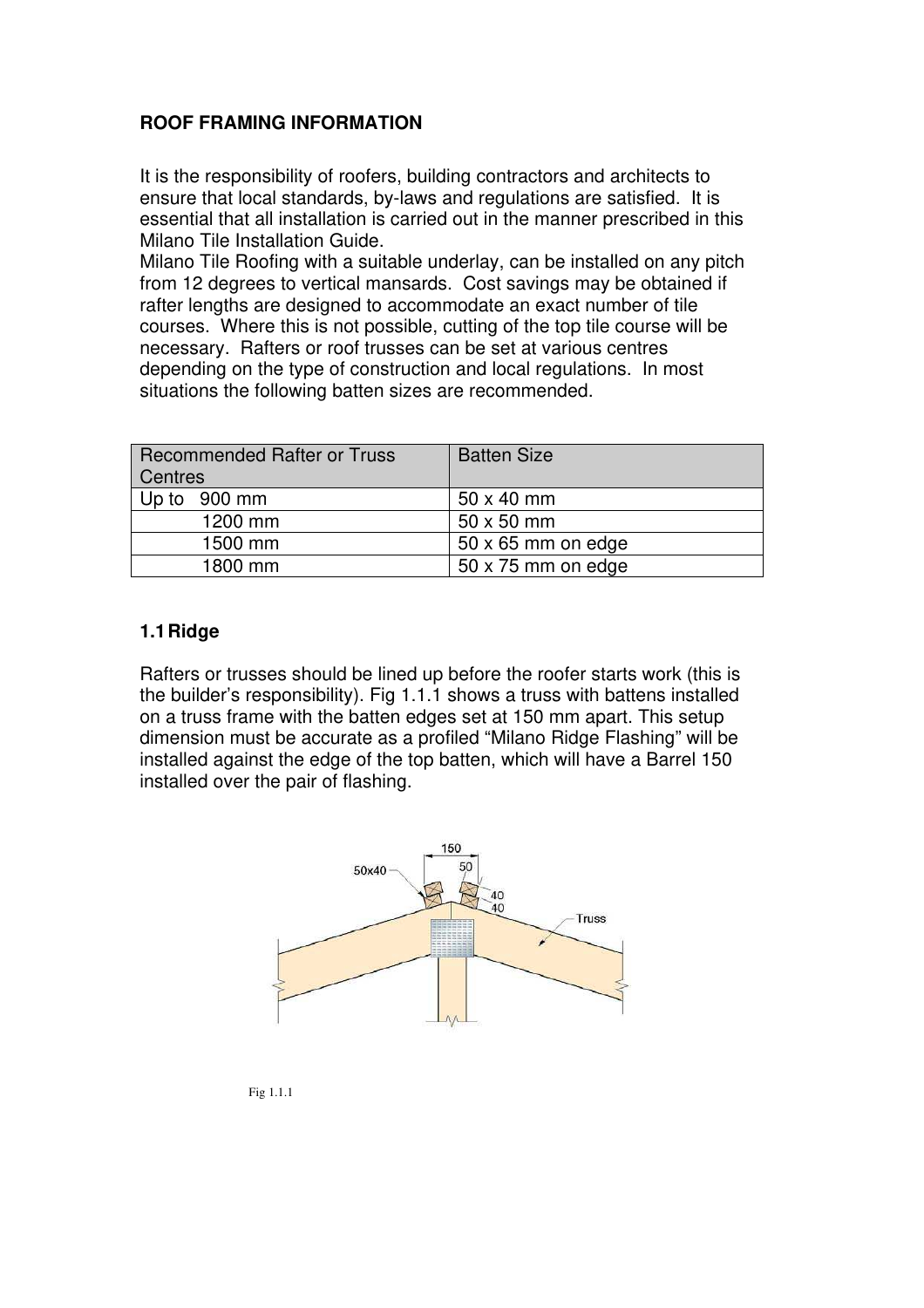## **1.2 Barges**

Install the barge board 40 mm above the rafter where the trim is used. Tolerances should be a minimum of 25 mm to a maximum of 60 mm above the rafter. (Fig 1.2.1).

Note that the edge of the tile is bent up under the trim to ensure complete weather security.





Rafters or trusses should be lined up before the roofer starts work (this is the builder's responsibility). Fig 1.3.1 shows a hip with battens installed for Barrel 150. If a hip board is present battens may be installed alongside the hip board ensuring that the batten edges are 140 mm apart, this allows for the barrel to be installed over the tile that will be bent up against the batten.



Fig 1.3.1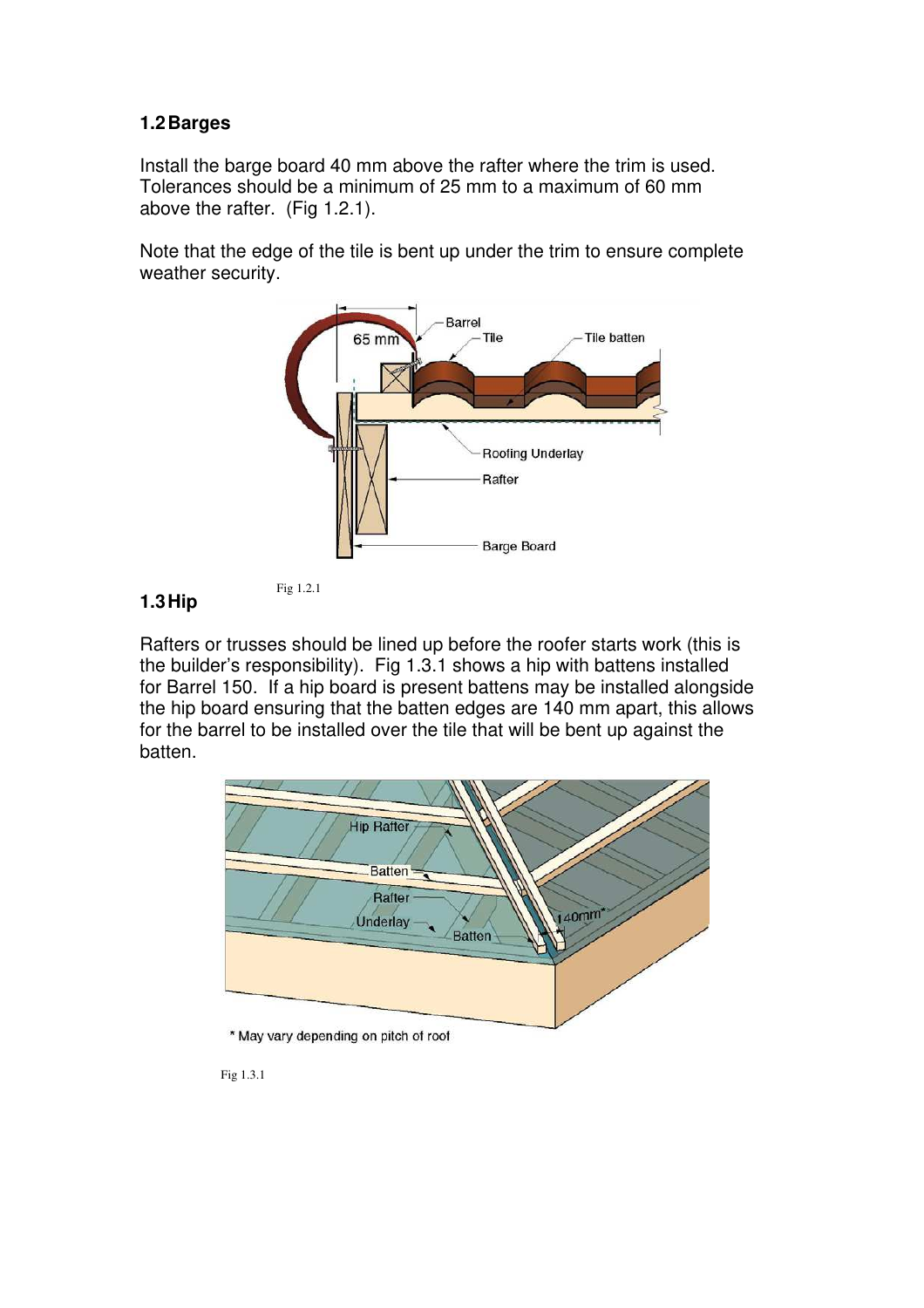## **1.4 Fascia**

At eaves, install fascia at batten height above the rafters (Fig 1.4.1).



Fig 1.4.1

Where a rainwater collection system is not used and the tile overhangs the fascia, secure a 50 x 25 mm dressed batten to the front edge before the tiles are laid. (Fig 1.4.2).



Fig 1.4.2

## **1.5 Valleys**

The following is details by which the valley lining may be installed. Local building regulations and site conditions may dictate the final valley size and valley support method used.

## **Prefabricated Trusses**

150 x 25 mm valley boards are cut and installed between the trusses/rafters so that they can be nailed flush with the top of the rafters. The valley boards must extend a minimum of 25 mm past the edge of the valley so that they be used to support and fasten the tile battens too. Never nail inside the valley. (Figs 1.5.1 and 1.5.2).

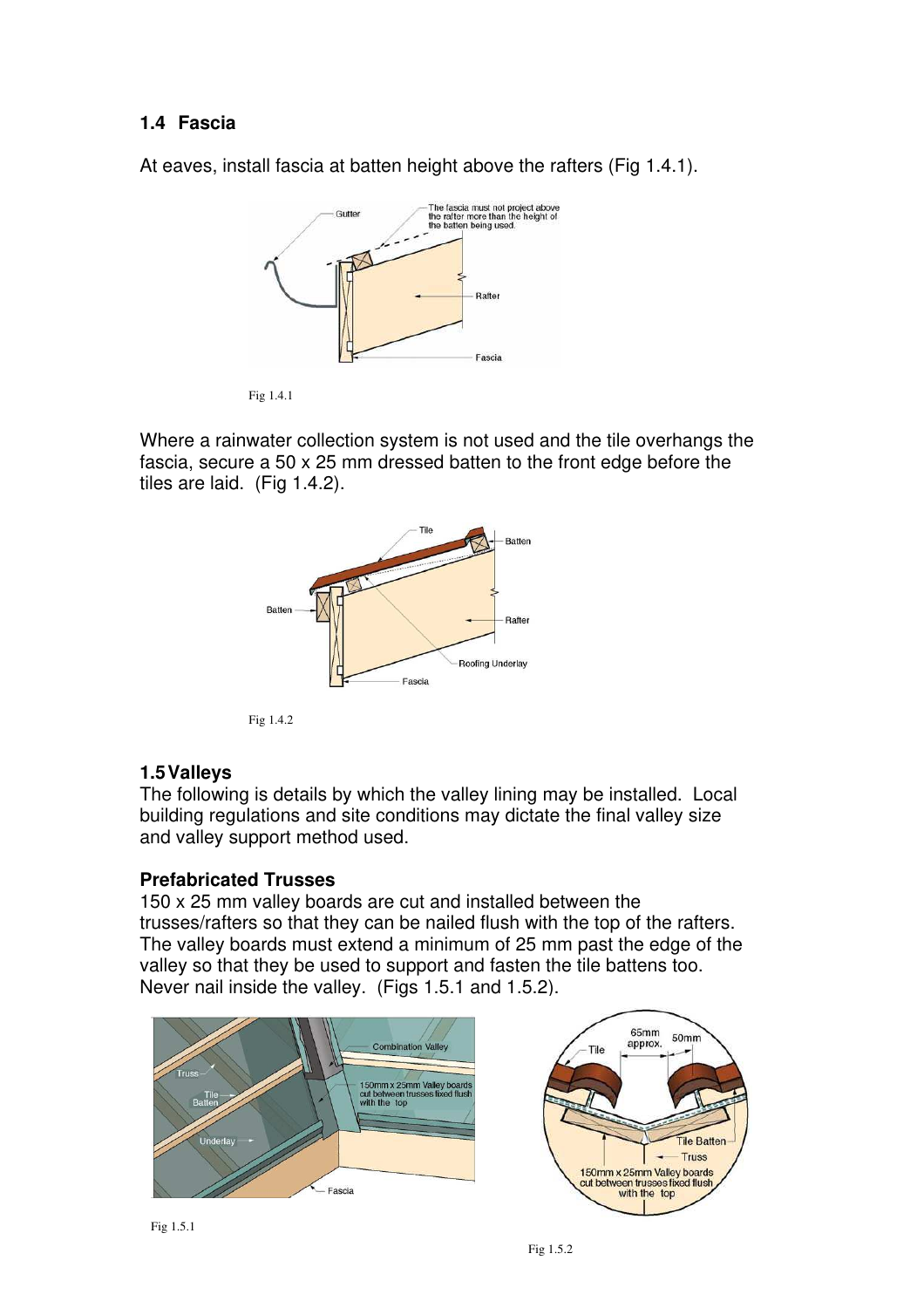## **BATTEN INSTALLATION**

### **2.1 Batten Setting Out**

The most critical factor in the laying out of the Milano Tile is accurate setting out of the battens (fig 2.1.1). If this is not adhered to the shingles will not fit correctly. The batten spacing for Milano Tile is **368** mm.



Fig 2.1.1

#### **2.2 Batten Installation Procedure**

All measurements should be made from the front (lower face) of the battens. This is the surface where Milano Tiles will be fixed to the batten.

#### **Timber Battens – With Rainwater System**

Install the first batten just behind the fascia board (refer Fig 1.4.1). To install the second batten measure up 330 mm from the outside edge of the fascia board. Tack a nail in place and repeat at the other end of the section of roof, and then run a string line between the points. On each remaining rafter tack a nail at the string line. (Fig 2.2.1).

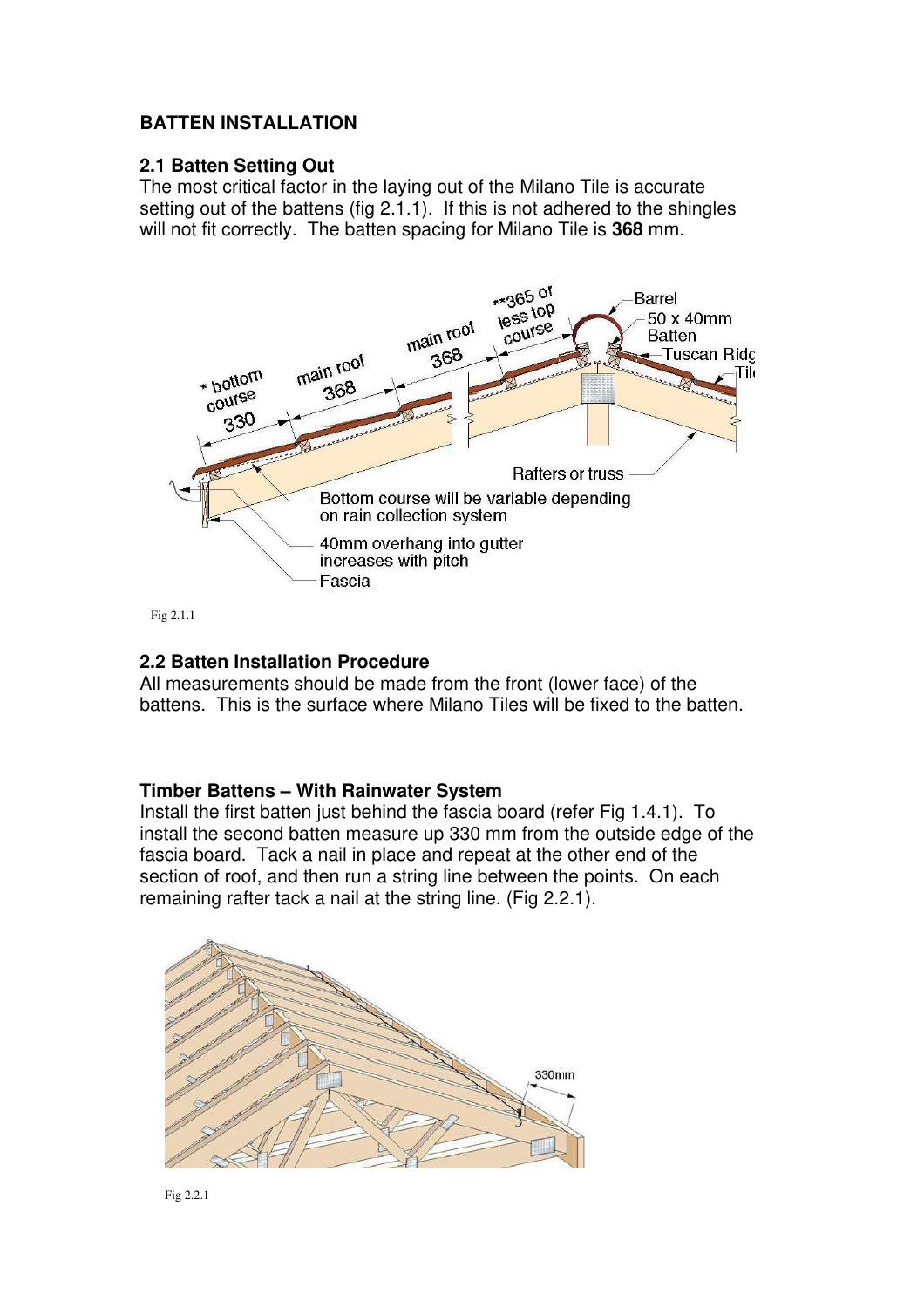Using the measuring rod (pre-notched at 368 mm for Milano Tiles) hook it over the nail so that it lines up the rafter. Tack a batten nail in each slot as markers for the battens. (Fig 2.2.2).



Fig 2.2.2

#### **Obstacles in a roof plane**

When you encounter an obstacle in the roof, e.g. a dormer window, run another string line over it using existing pin out nails, work down the other side with the measuring rod. If needed take a measurement from a top pin out nail to the apex of the truss and transfer it to the opposite end of a ridge, run a string line between these top nails and work down the roof with the pin out rod to complete the pin out process.

#### **Timber Battens – No Rainwater System**

Nail a dressed 50 x 25 mm batten to the front of the fascia board (refer Fig 1.4.2). The shingle will be fixed to this batten. The next batten up the rafter will then be laid 368mm from the front of this batten. Subsequent battens will be installed every **368** mm up the rafter measuring from the front of each batten.

#### **Fitting Underlay before the battens are nailed**

Pin-out marker nails will help hold the underlay in place. Unfixed battens laid every 3 courses can be used to help roll out the underlay. Then place battens over the underlay and nail in place to secure it firmly. Lay the underlay from the eave to the ridge horizontally the full length of the roof. A minimum horizontal overlap of 75 mm is required.

Load all the battens on to the roof and lay them in rows across the rafter, against the marking nails. Ensure joints are staggered (Fig 2.2.3) and cut the battens to length so that they butt together on top of a rafter. Bevel cut battens where they meet on a hip rafter. Hold the batten firmly against the pin out nail and nail through each batten into the rafter. Once installed, pull out the pin out nail and use it to fix the next batten.

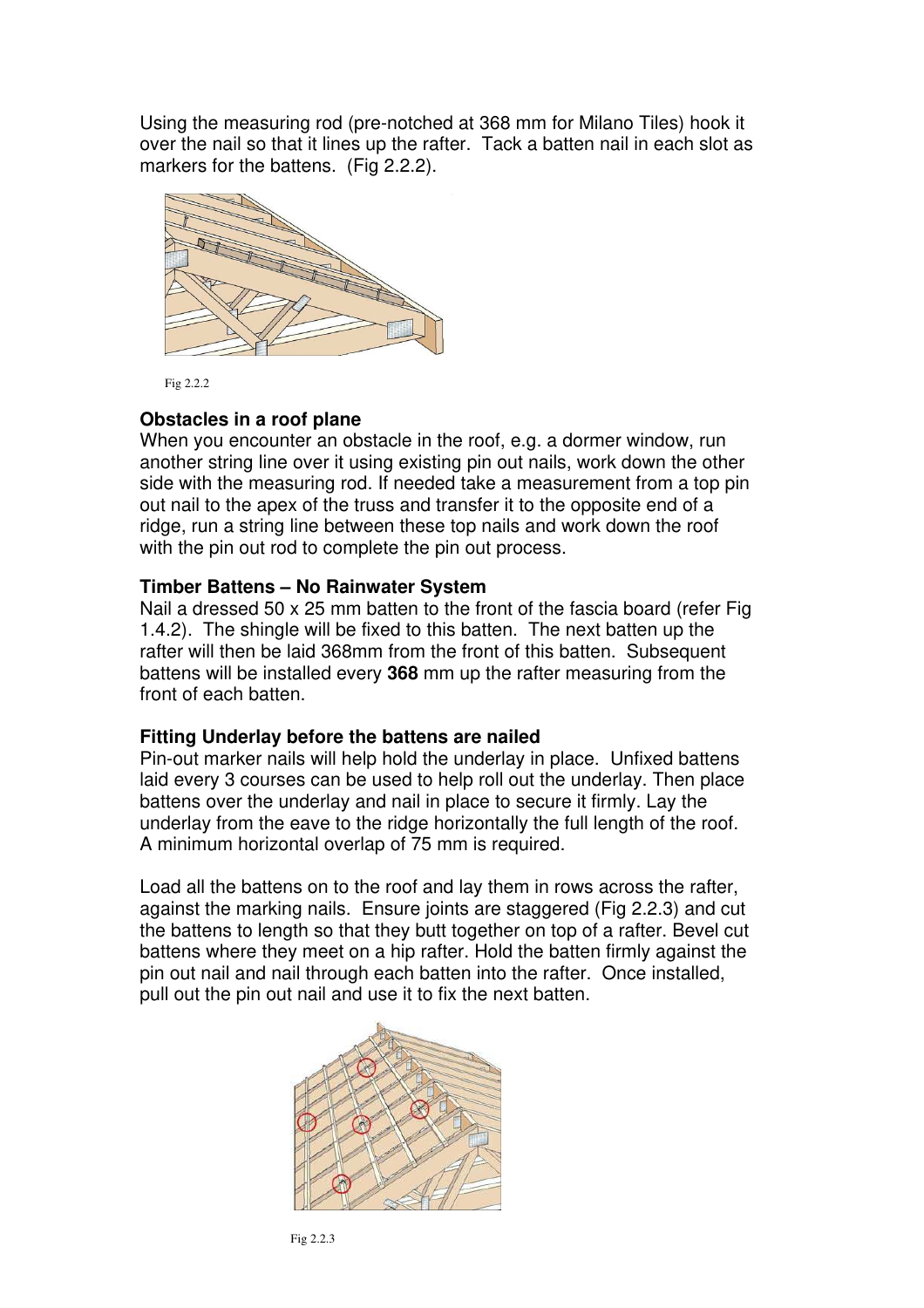# **TILE INSTALLATION**

## **3.1 Milano Tile Laying**

Tiles can be interlocked either right over left, or left over right, but should be laid with the laps facing away from prevailing winds or from discharging rainwater pipes or valleys that may spill out onto the roof. Where possible, the tiles should also be laid with the laps facing away from the normal line of sight.

Tiles are laid by lifting both tiles in the course above and sliding the next course under the nose of the tiles already in place (Fig 3.1.1, Fig 3.1.2).



Fig 3.1.1

### **3.2 Nailing / Fastening**

The correct position for nailing tile battens is shown below (Fig 3.2.1). Tiles are secured by nailing through the front down turned flanges into the side of the batten. Nails should be approximately 10 mm to the side of the section of tile that rises (Fig 3.2.2). This ensures good holding of the tile and ample penetration of the nail at the same time restricting nail penetration to a maximum of two thicknesses. Milano Tiles need to be nailed at the front and back of each tile where the tiles lap, place weight on the nose of the tile being nailed so that the lap is held firmly down. Nails should then be placed at every second module along the nose of the tile.

NOTE: In areas prone to cyclones and hurricanes, installation must meet local standards and bylaws and nailing should be at 7 points per tile.

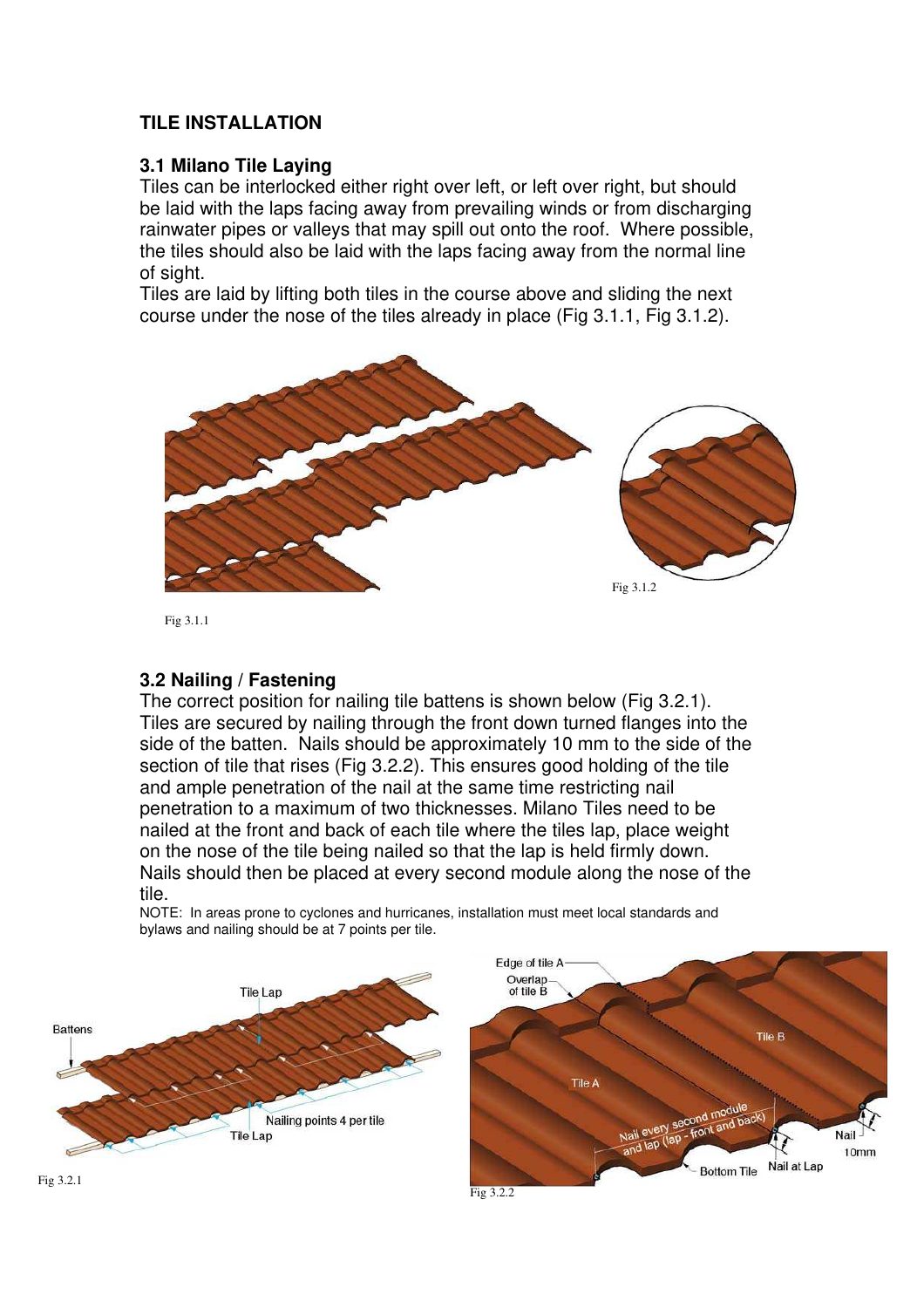## **3.3 Nailing / Fastening Technique**

The person nailing should stand on the tile being installed facing the fascia and nailing as shown. Gun nailers using AHI Roofing specified nails can also be used to securely fasten the tiles (Fig 3.3.1).



### Eave Tiles

These are nailed through the top, locate the nail approx 20 mm up the side of the curved section of the profile. This is outside where water will run during rain fall.

*Installation tip: Flatten the nose and back upstand of the tile using the short tile bender where the tiles are to be cut before cutting. The flat sections are much easier to cut than those that still have the step.* 

## **3.4 Gable Roof Procedure**

Lay the second from the top course of tiles from gable end to gable end, turning the edge of the end tiles up against the barge battens. Tack these tiles temporarily in position through the flat of the back edge sitting on the batten. Starting from the course already laid, lay the tiles two courses at a time from end to end making sure that the tile laps are staggered. The person laying the tiles should be two courses ahead of the person nailing.

## **3.5 Hip Roof Procedure**

On the second to top course, lay the top corner of the first tile 150mm from the hip board. Continue to lay tiles towards the outer hip until the last full tile will fit.

Secure these tiles by tacking through the back flange. Lay subsequent courses two at a time, both starting about the same distance from the hip board, the modular format of the tile will dictate where the tiles will be laid. CARE should be taken to line up the tile profile down the roof. To reduce waste, use part tiles to complete rows within approximately 150 mm of hip board.

This allows each end of a full tile to be cut and bent to fill the gaps.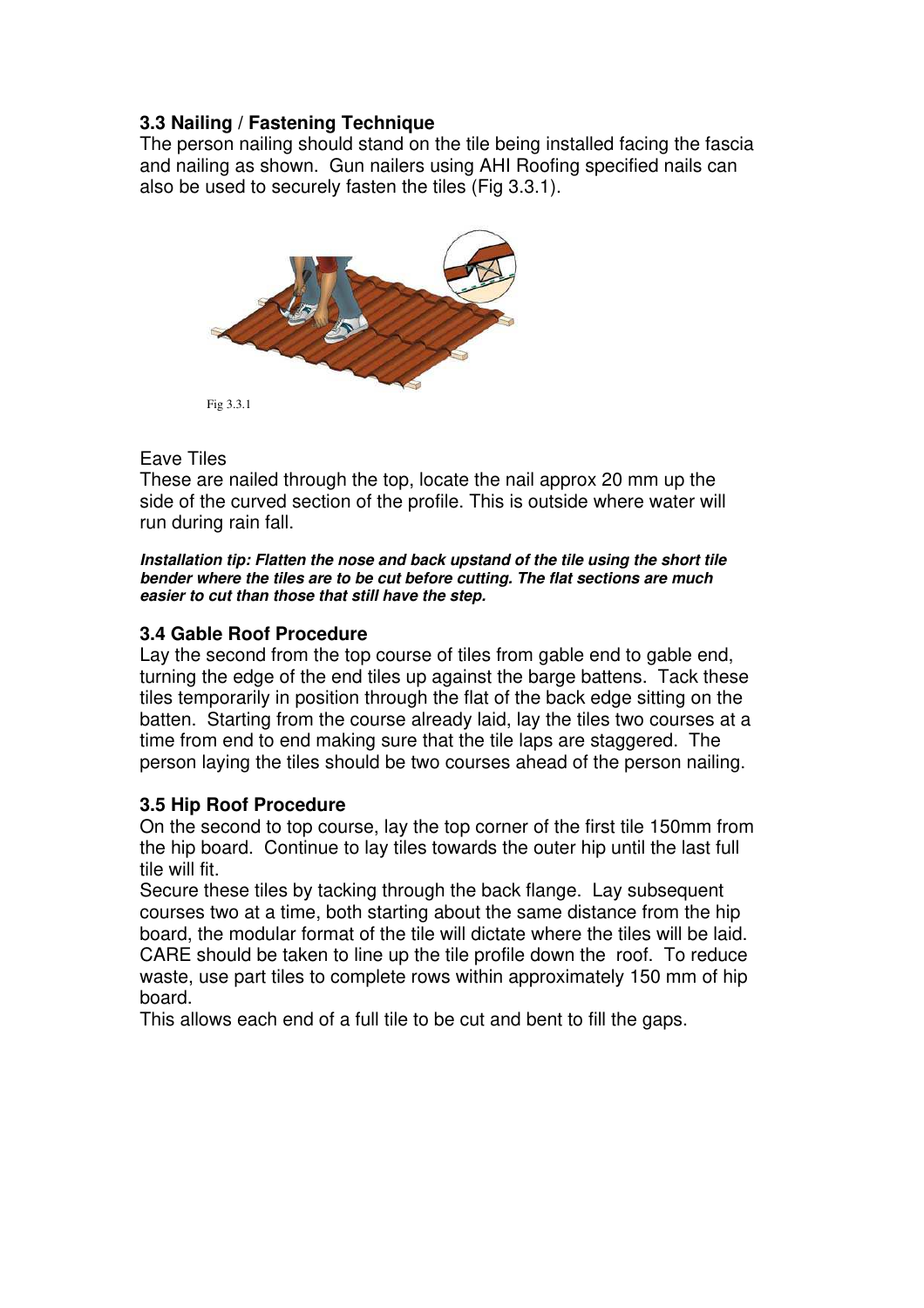## **3.6 Tile Installation - Ridges**

Measure the distance (A) from the last tile to the ridge batten (Fig 3.6.1). Mark the tile to be cut (Fig 3.6.2).



Fig 3.6.1

Cut along the marked cutting line using the guillotine or hand shears. The flat on the back of the tile then needs to be turned up approximately 25 mm (Fig 3.6.3). This brings the tile shape back to its shaped profile and provides a barrier to any wind driven rain.



Sit the back of the cut tile on top of the lower batten. (Fig 3.6.4). Fasten the nose and back with nails.



Fig 3.6.4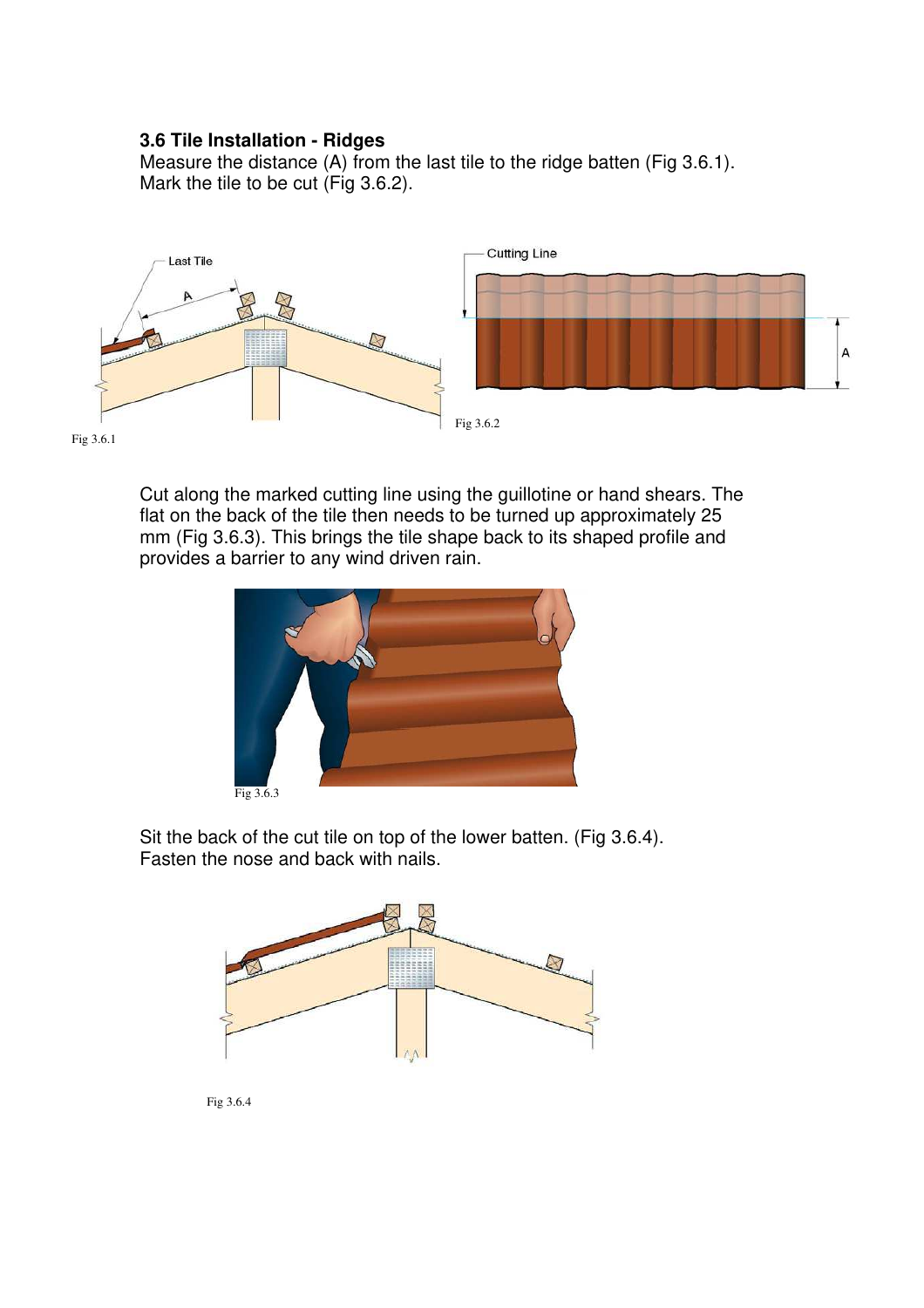## **3.7 Tile Installation - Hips**

Measurements are made on the roof, but tiles are normally marked, cut, bent and stacked on the ground. Note the following steps:

The basic measurement is taken from the edge of the last curved section of the tile of the last tile, to the hip batten (Fig 3.7.1). The measurement must be taken along the line of the front edge of the batten.



Fig 3.7.1

Measure and mark on the tiles with chalk or similar the required measurements taken from the roof, ensuring the MATCHING curved section of the overlapping tile to be cut is taken as the measure starting point (Fig 3.7.1). This forms the BENDING line (Fig 3.7.2). Add to the bending line measurement, the height of the ridge board projection above the tile line (40 mm). Mark on the tiles with chalk or similar. This forms the cutting line (Fig 3.7.2). Measurements made along the front and back of the tile or alternatively using a measurement and bevel to transfer the angle to the tile being prepared are both suitable methods.

Each tile should supply two cut pieces leaving minimum wastage (Fig 3.7.2).



Fig 3.7.2

NOTE: As measurements are taken from the face edge of the batten, measurement markings on the tiles should be along the same line on the tile. On the Milano tile this is approximately 10 mm back from the front nose. Cut and bend the tiles according to the measurements determined above. Flattening the nose and headlap before cutting the tile will make the cutting easier. Cut and bend one tile and position it on the roof to ensure that you have the correct angle and dimensions.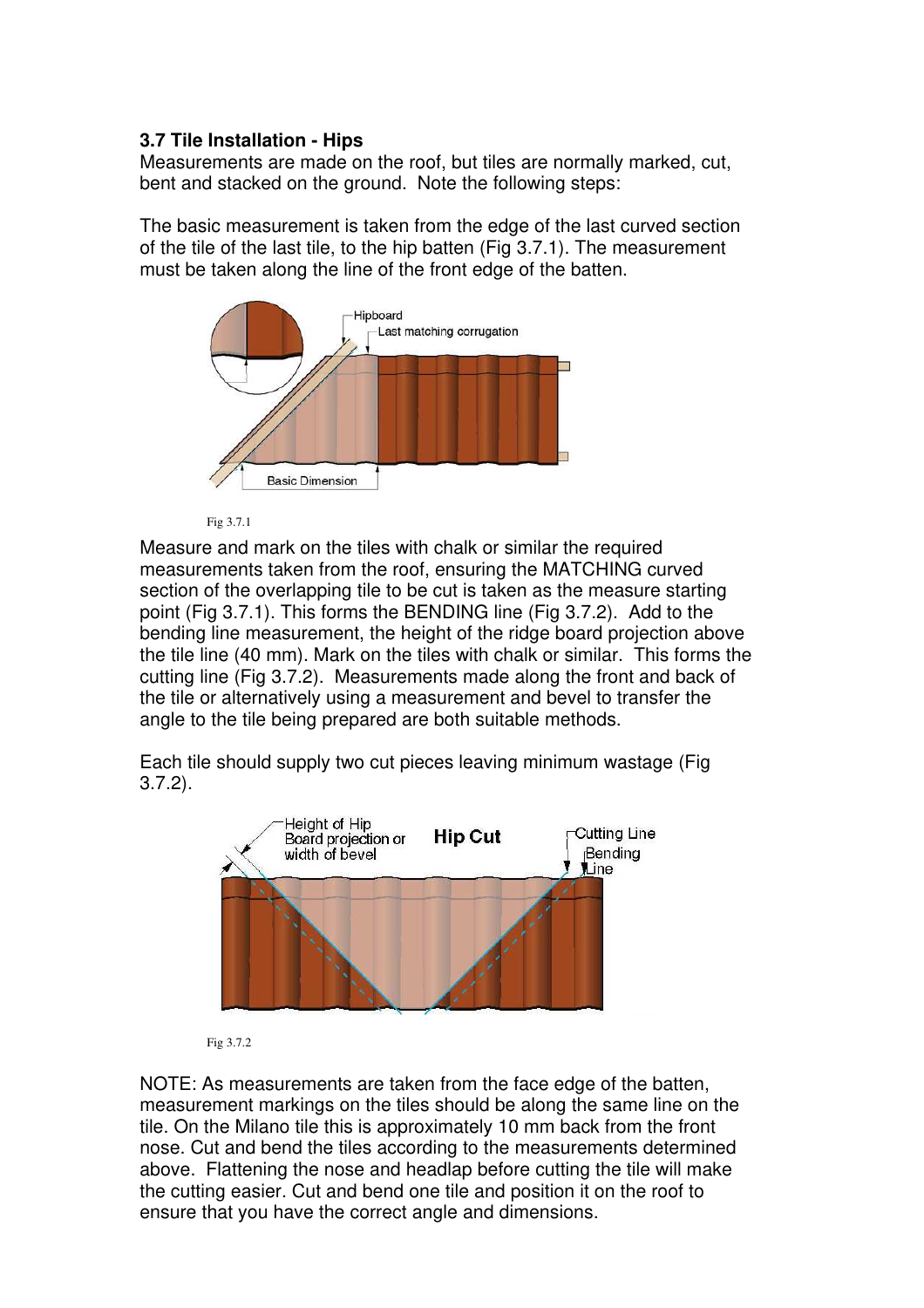Install all cut tiles by nailing through the turn-up in the hip batten, and one or more nails through the front edge into the battens, starting from the bottom course.

## **3.8 Tile Installation - Valleys**

Valley tile measurements are made in a similar way as hips and the bend line is transferred to the tile (Fig 3.8.1). The cut line differs in that the line is 30mm wide at the back of the tile and 40 mm at the front. The tiles are cut and then bent down using the short tile bender.



Fig 3.8.1

Note: As measurements are taken from the face edge of the batten, measurement lines on the tiles should also be on this line.

Cut and bend all tiles according to the method described above. Install cut and bent tiles from the eaves up by nailing through the turn-up in to the hip batten and one or more nails into the front edge of the tile as per other tiles on the roof.

### **4 Accessory Installation Barrel 150 Accessories**

### **4.1 Barges, Gables**

These Barrel 150s will require reshaping before fitting to ensure a neat weather-tight finish. A 30 mm section along the edge should be flattened to fit snugly along the barge batten (Fig 4.1.1). Start with the lowest Barrel 150 flush with the end of battens and proceed up the barge keeping the Barrel 150 straight. Nail through each barrel into the barge board on the outside and into the barge batten on the inside (Fig 4.1.2).

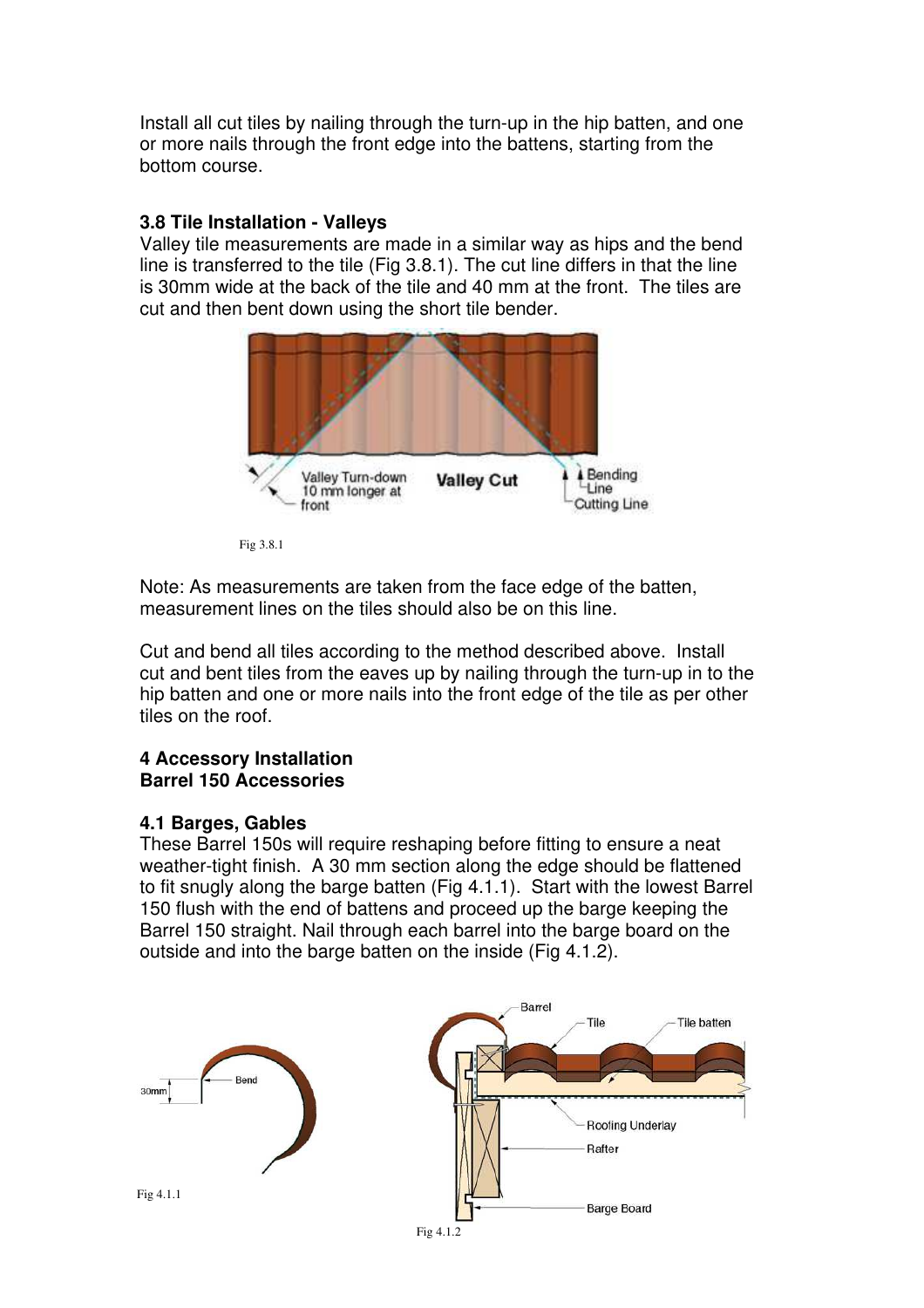Finish junctions of barge and ridge, scribing accessories to fit – seal the joint and rivet together. (Figs 4.1.3).



Fig 4.1.3

# **4.2 Hip Installation**

Barrels are usually bent slightly to take the curve out of the last 30 mm on each side. The flattening is carried out in the small tile bender before they are installed. This flat area then sits neatly against the bent tiles.

The lower end of the Barrel 150 should be closed off by fitting a Barrel End 150 which is bent or cut to suit at the end of the batten or rain water collection system.

Starting from the bottom, place the first Barrel 150 (with end cap) accessory over the turned up tiles with the end flush with the end of the hip. Set the subsequent barrels progressively up the hip ensuring that they are straight. Nail through each barrel near the laps (holes provided) and into battens on the hip.

Finish junctions of hip and ridge scribing accessories to fit – seal the joint and rivet together.

## **4.3 Ridges**

Install the "Milano Ridge Flashing" along both sides of the length of the ridge. The battens should have been positioned so that once the Milano Ridge Flashing is placed the barrels sit neatly over the upstand on the Flashing (Fig 4.3.1). Tack the Milano Ridge Flashing through the front face of the top batten, the barrel nails will hold it in place. The accessory should sit neatly into the profile of the Milano tile below – leaving a minimal gap where they contact.

Commence by scribing the first Barrel over the hip or barge Barrel and continue laying the Barrels along the ridge, ensuring that these are seated straight and firmly down on the step in the Milano Ridge Flashing. Nail through the sides of the barrel (a hole has been punched in the barrel.)



Fig 4.3.1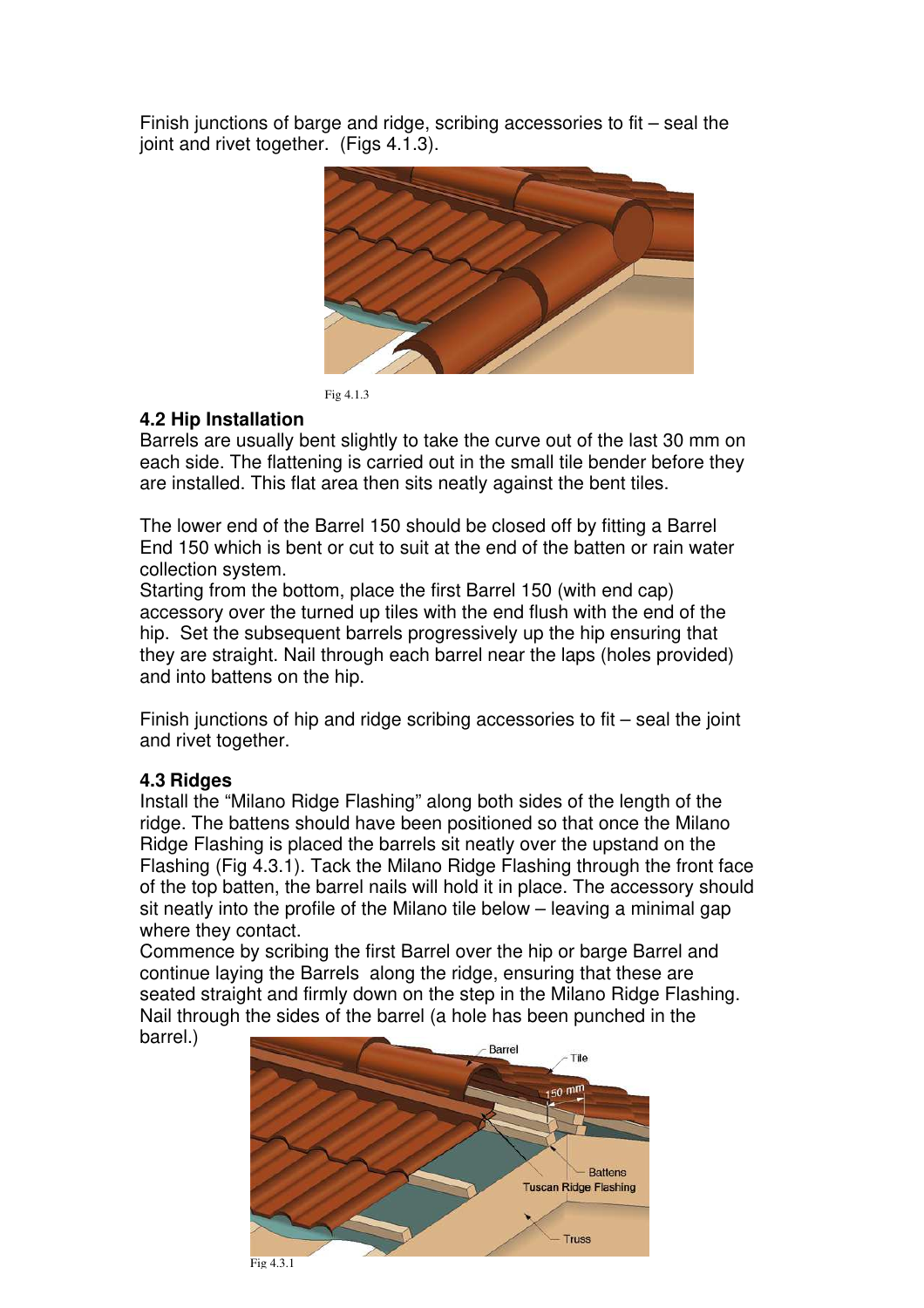## **4.4 Flashings**

Great care is needed where roof surface joins a vertical wall such as the case in two storey or split level homes, or where dormer windows protrude from a steep pitch roof. It is essential to bend the ends of all tile courses up under the flashing (Fig 4.4.1 & Fig 4.4.2 Side Flashing and Fig 4.4.3 Apron Flashing).

Measure the gap (allowing for overlap) from the last tile to the vertical surface. This gives the bending line. Add 40 mm for the cutting line. Cut and bend up the tile. Secure the upturned tiles in place with the upturn against the wall. Do not secure the tile to the wall. Nail the side flashing to the wall ensuring that the flashing is hard down and straight.



Alternatively, a secret gutter is sometimes specified. In this case, the end of the shingle battens stop short of the vertical studs by 45 mm in order to accommodate the gutter. The gutter is positioned before the roof is installed (Fig 4.4.4). Flashings for brick veneer (Fig 4.4.5) require a purpose made flashing.

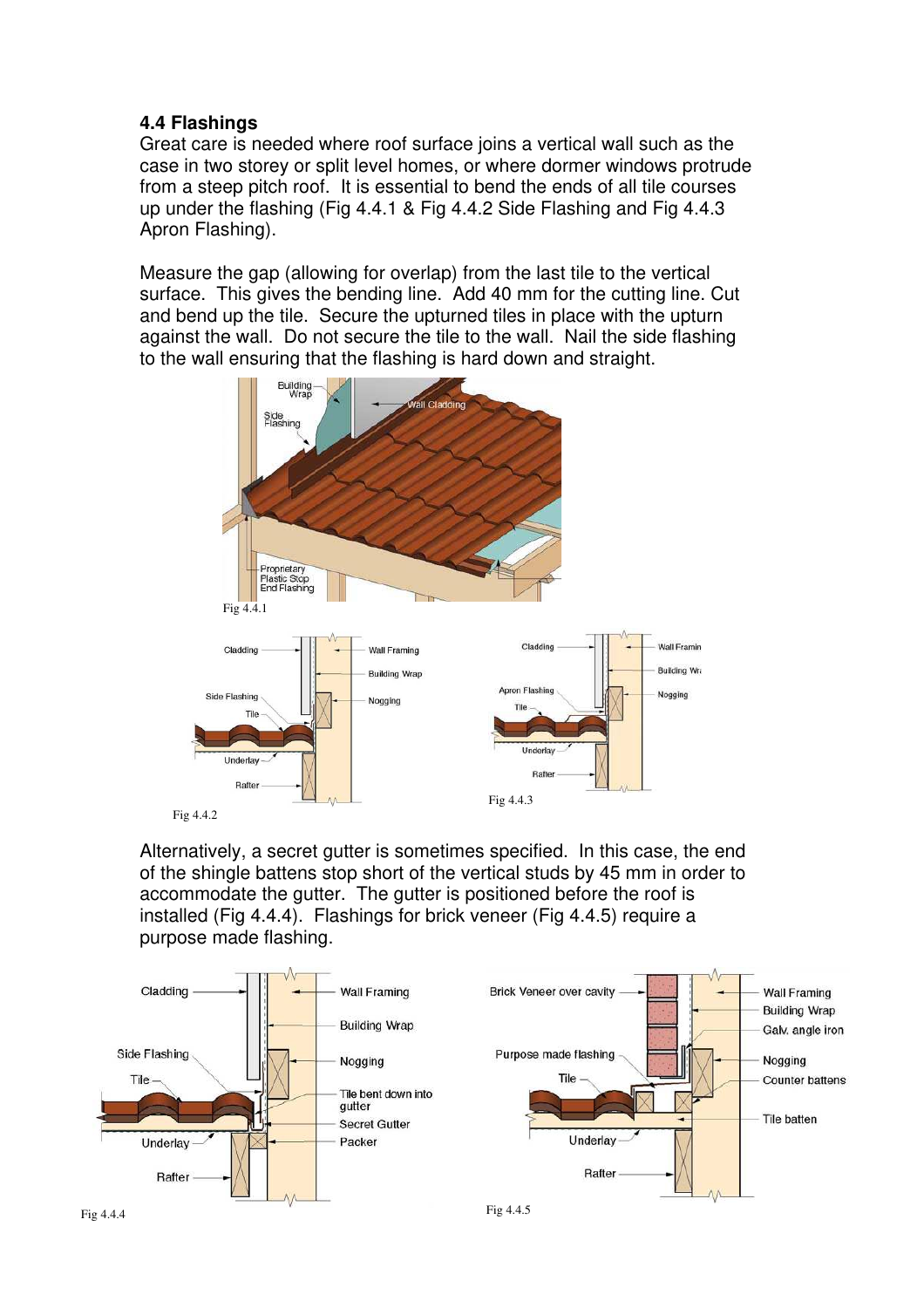Where the roof wall junction runs horizontal the tile is cut and the lower sections of the tile are bent up as for a ridge tile (refer Fig 3.6.3). A profiled Milano Wall Flashing is placed over the Milano Tile and fastened to the nog/dwang behind (fig 4.4.6).



## **4.5 Mansards**

Where standard accessories are not suitable custom flashings can be made on site using general purpose apron flashing. These can be neatly bent to conform to the shape of the mansard top.

### **4.6 Nail Heads**

Touch up al nail heads using the touch up kit if required.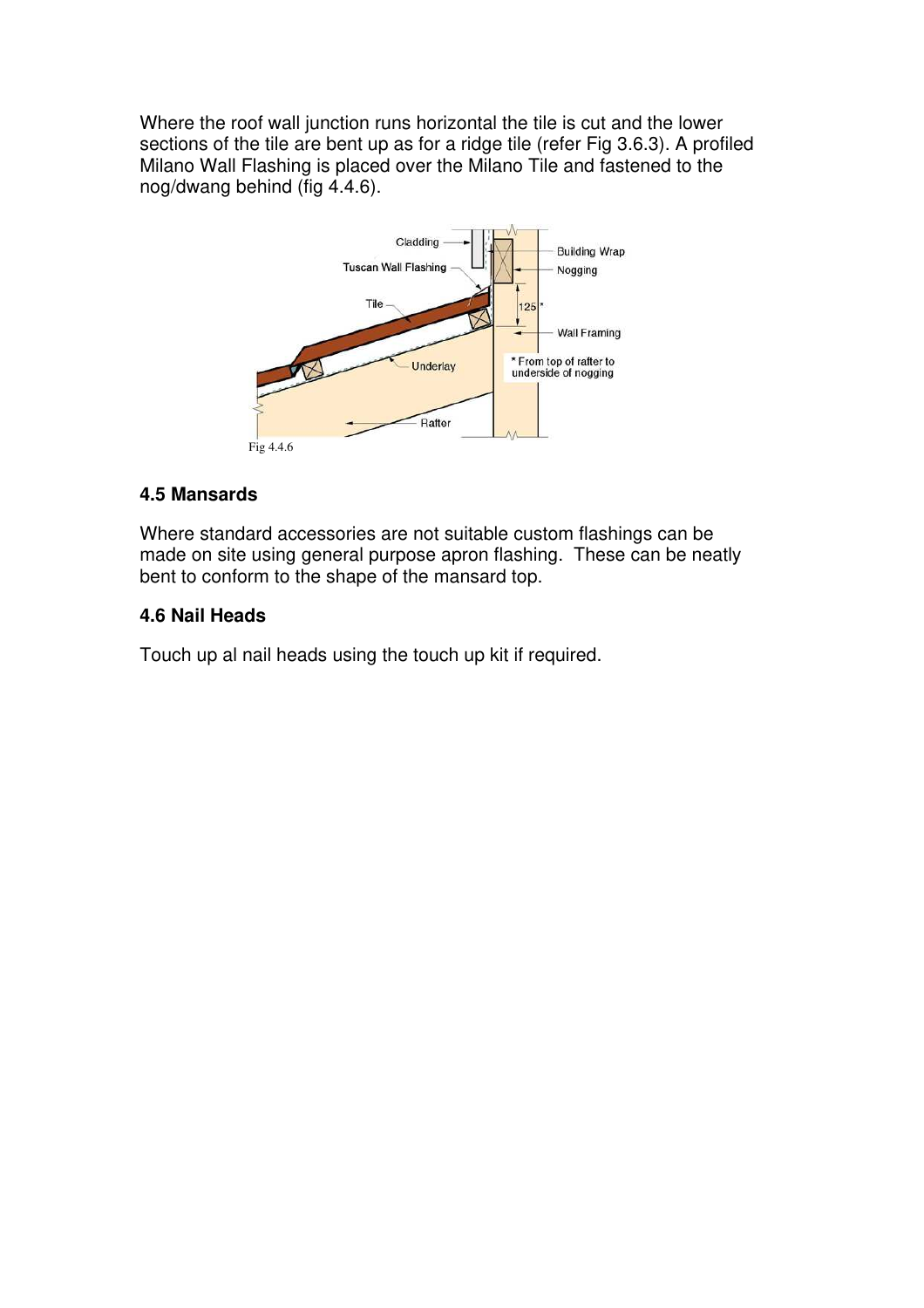## **5 ESTIMATING DATA**

### **5.1 Straight Gable Roof**

- (a) Determine the rafter length (Fig 5.1.1) and calculate the number of courses of tiles from Table 5.1. Always ensure that fractional tiles are counted as whole tiles as these will have to be cut at the ridge board.
- (b) Determine the overall length of the roof (Fig 5.1.2) and refer to Table 5.1 for the number of tiles required. Ensure that fractional tiles are counted as whole tiles.
- (c) Multiply tiles (a)  $x$  tiles (b). = (c)
- (d) Multiply result (c) x 2 when estimating for both sides of the roof.



Fig 5.1.1

## **5.2 Hip and Valley Roofs**

- (i) HIP ROOFS: Treat the roof initially as a straight gable Find the overall length (Fig 5.2.1) and refer to Table 5.1 to calculate the number of tiles required for the coverage. Multiply the result by the number of courses of tiles needed to cover the rafter length. Multiply again by two when calculating both sides of the roof. Find the total hip length and using the formulae shown in (iii), calculate the tiles required for the hips. Add this to the tiles required for the body of the roof.
- (ii) HIP AND VALLEY ROOFS: First take the section with the longest rafters (section A Fig 5.2.2). From Table 5.1 calculate the requirements for that section and then for the remaining sections (sections B and C in Fig. 5.2.2). Find the total length of hips and valleys and using the formula outlined in (iii), calculate the additional tiles required for hips and valleys to obtain the total tile requirement.
- (iii) Additional tiles for hips and valleys may be estimated using the following formula: Additional tile quantity = Total hip and valley length in linear metres x wastage factor (where the wastage factor  $= 1.32$  shingles per linear metre).

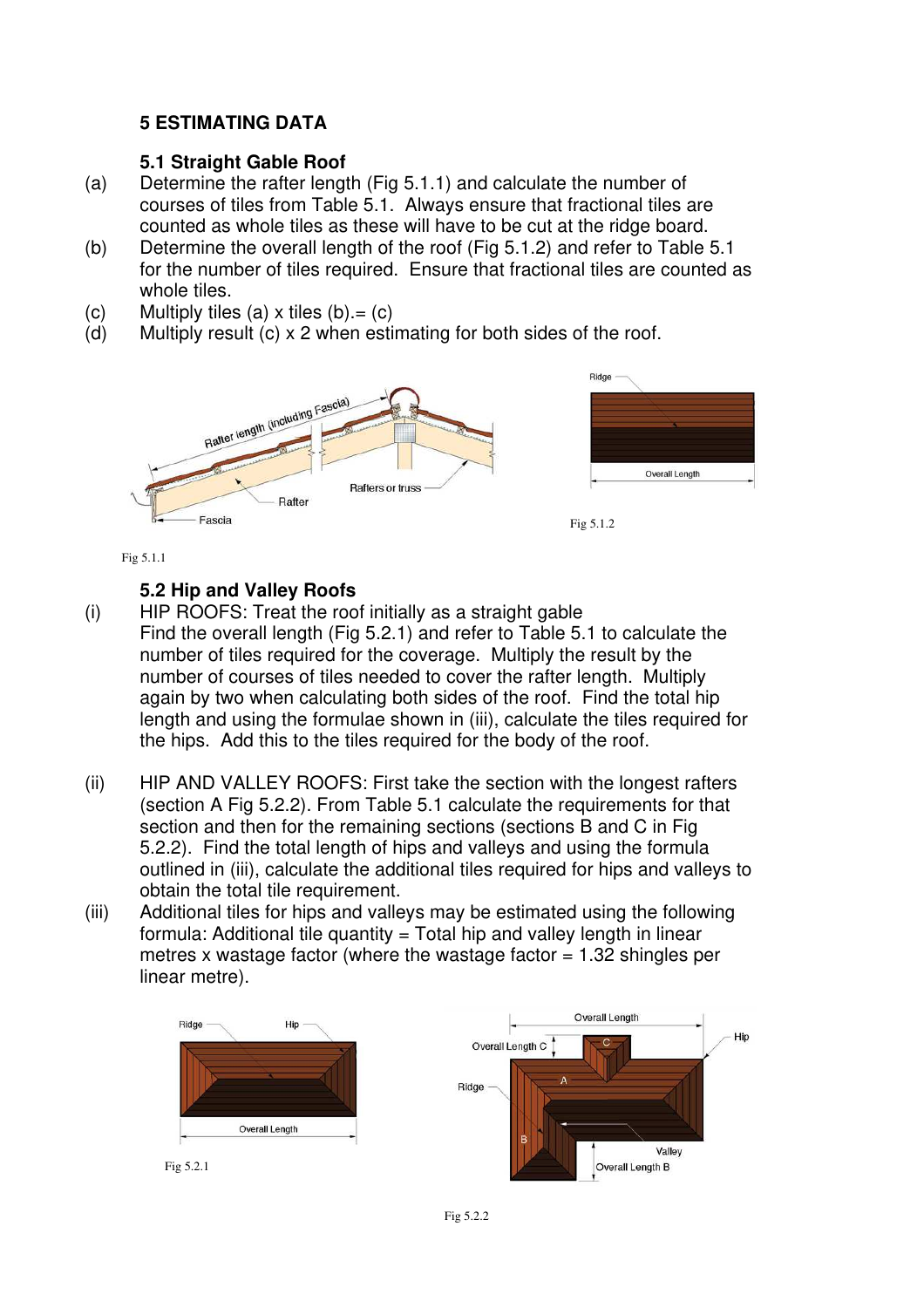#### TABLE 5.1

| Rafter Length *                 |                                | <b>Overall Rafter Length</b> |                     |
|---------------------------------|--------------------------------|------------------------------|---------------------|
| TO SUIT FULL<br>COURSE OF TILES | NO. OF BARGE<br><b>COURSES</b> | ROOF LENGTH                  | <b>NO. OF TILES</b> |
| m                               |                                | m                            |                     |
| .330m                           | 1                              | 1.335m                       | 1                   |
| .698m                           | $\overline{c}$                 | 2.550m                       | $\overline{c}$      |
| 1.066m                          | 3                              | 3.765m                       | 3                   |
| 1.434m                          | 4                              | 4.980m                       | 4                   |
| 1.802m                          | 5                              | 6.195m                       | 5                   |
| 2.170m                          | 6                              | 7.410m                       | 6                   |
| 2.538m                          | $\overline{7}$                 | 8.625m                       | 7                   |
| 2.906m                          | 8                              | 9.840m                       | 8                   |
| 3.274m                          | 9                              | 11.055m                      | $\overline{9}$      |
| 3.642m                          | 10                             | 12.270m                      | 10                  |
| 4.010m                          | 11                             | 13.485m                      | 11                  |
| 4.378m                          | 12                             | 14.700m                      | 12                  |
| 4.746m                          | 13                             | 15.915m                      | 13                  |
| 5.114m                          | 14                             | 17.130m                      | 14                  |
| 5.482m                          | 15                             | 18.345m                      | 15                  |
| 5.850m                          | 16                             | 19.560m                      | 16                  |
| 6.218m                          | 17                             | 20.775m                      | 17                  |
| 6.586m                          | 18                             | 21.990m                      | 18                  |
| 6.954m                          | 19                             | 23.205m                      | 19                  |
| 7.322m                          | 20                             | 24.420m                      | 20                  |
| 7.690m                          | 21                             | 25.635m                      | 21                  |
| 8.058m                          | 22                             | 26.850m                      | 22                  |
| 8.426m                          | 23                             | 28.065m                      | 23                  |
| 8.794m                          | 24                             | 29.280m                      | 24                  |
| 9.162m                          | 25                             | 30.495m                      | 25                  |
| 9.530m                          | 26                             | 31.710m                      | 26                  |
| 9.898m                          | 27                             | 32.925m                      | 27                  |
| 10.266m                         | 28                             | 34.140m                      | 28                  |
| 10.700m                         | 29                             | 35.355m                      | 29                  |
| 11.070m                         | 30                             | 36.570m                      | 30                  |

\*To be used for estimating purposes only. Tile course quantities for rafter lengths allow for 25mm tile overhang into eaves gutter. For steep pitch roofs and some gutter systems this figure may have to be increased.

### **5.3 Estimating Accessories**

When calculating accessory requirements a small allowance should be included to compensate for wastage.

BARREL 150's : Determine the total length of ridges, hips and barge boards, to be covered. Divide by the linear cover of each unit (i.e. 0.37m) to calculate the number of Barrel 150s required.

Side Flashings (2000 mm): Determine the total length of all pitched roof to wall junctions to be covered: Divide by the lineal cover of each unit (1.9 m) to calculate the number of side flashings required

Milano Ridge Flashings: Determine the total length of the ridges to be covered. Divide by the lineal cover of each unit (ie 1.215 m) times it by 2 (each side of the ridge needs a flashing) to calculate the number of Milano Ridge Flashings required.

Milano Wall Flashings: Determine the total length of Horizontal Roof/Wall junction to be covered. Divide by the lineal cover of each unit (1.215 m) to calculate the number of Milano Wall Flashings required.

#### **5.4 Estimating Battens for New Roof**

Provide 3 linear metres of battens per square metre of roof.

NOTE: Where laying over solid decking provide 2.7 linear metres of battens per square metre of roof.

#### **5.5 Estimating Battens for Overlay Re-roofing**

Provide 5 linear metres of battens per square metre of roof.

#### **5.6 Estimating Nail Quantities**

Provide 1 kilogram of nails per 22 square metres of roof.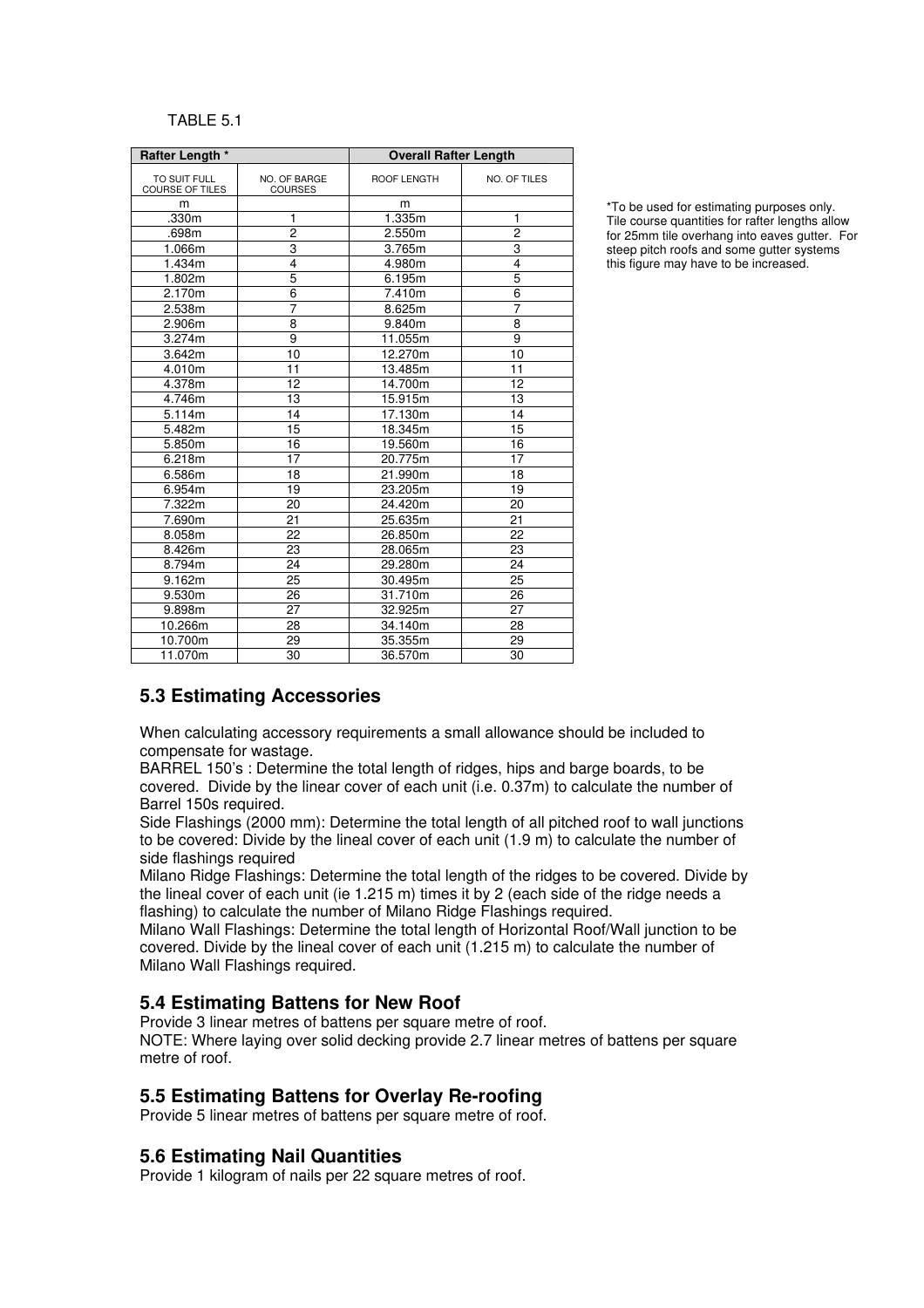## **GENERAL INFORMATION**

## **6.1 List of Components**

All dimensions and weights given are nominal.



**Milano Tile** 

Overall Length 1335 mm<br>
Length of Cover 1215 mm Length of Cover 1215 mm<br>Width of Cover 368 mm Width of Cover 368 mm<br>Up stand 22 mm Up stand  $22 \text{ mm}$ <br>Roof cover/Shingle  $0.45 \text{ m}^2$ Roof cover/Shingle<br>Coverage Weight/unit 2.9 kg

2.2 tile  $/m<sup>2</sup>$ 

Fig 6.1.1





**Milano Ridge Flashing**  nm<br>nm

| Overall Length  | тэөэ шш          |
|-----------------|------------------|
| Length of Cover | $1215$ mm        |
| Weight/unit     | $1.0 \text{ kg}$ |